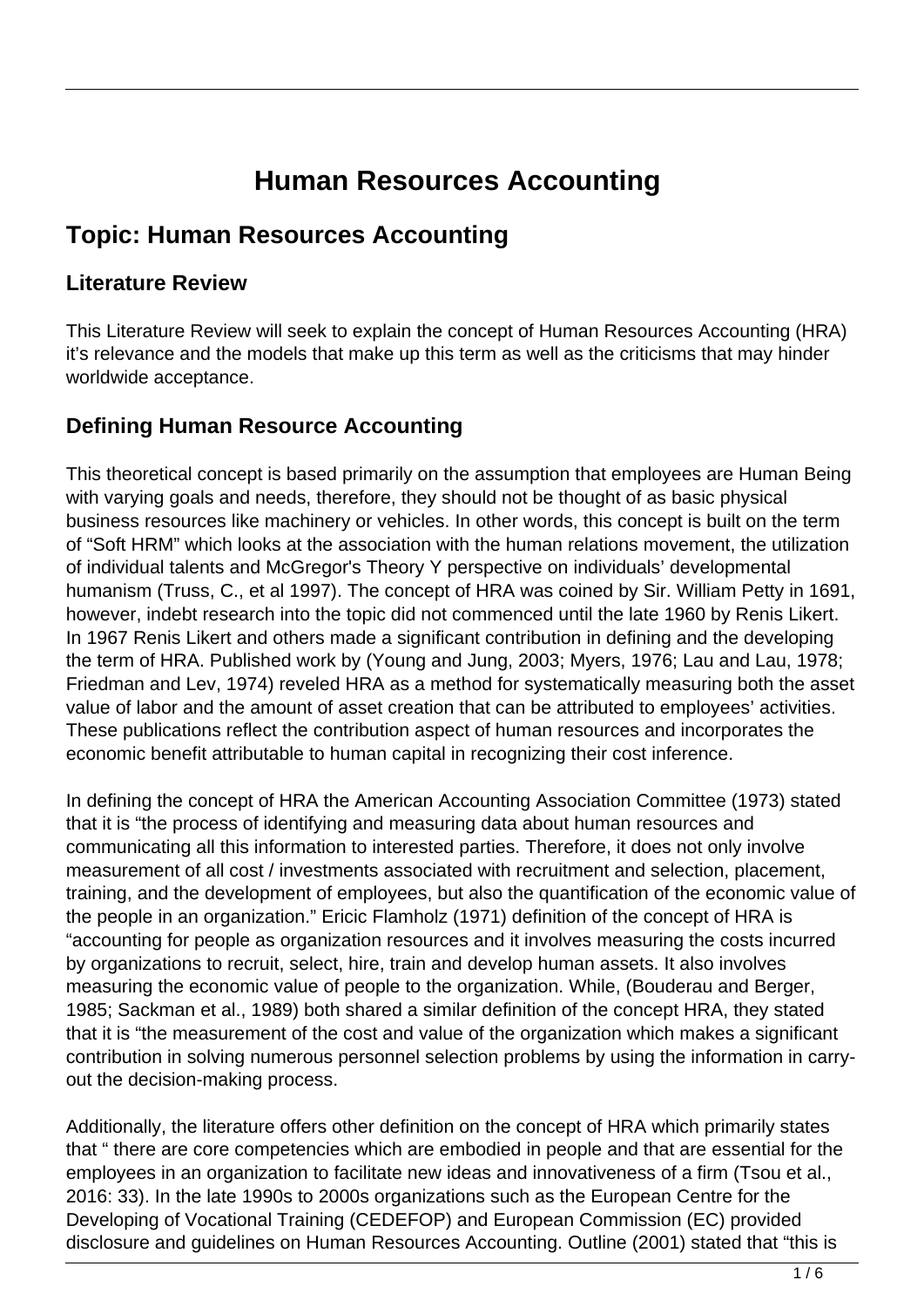one aspect of accounting which has received significant attention is the area of human capital." The money that enterprises spend on human resources had traditionally been reported in the finances as a cost rather than as investment (Shreelatha and Shruthi, 2019, pp. 2). Although there is amply room to discuss the precise meaning of HRA, it is evident in an organization "skill" predict "performance", this is because it is the employees who add value to the workplace (Spender & Marr, 2006). However, Flamholtz (1974) and Jasrotia (2004) definition of the concept of HRA is widely accepted generally thought out the literature as this concept is being considered as a critical resource to most companies and the attributes of HRA affects operating outcomes (Wu and Chen, 2016: 127).

#### **Relevance of Human Resources Accounting**

Furthermore, the literature goes on to demonstration the relevance of the concept HRA by expounding on the fact that the fundamental functions of this term provides value/cost of acquiring, developing, allocating, conserving, utilizing, evaluating and rewarding the human resource in an appropriate way. Abubakar (2006) identifies getting the best human brain, achieving the pre-determined objectives of the organization, commanding respect in the eyes of Stakeholders, gaining a competitive advantage, becoming the pace setter and maker are some of the reasons why organizations invest a lot of its financial resources on their human capital. Moreover, HRA is a management tool which is designed to assist the senior management leaders in understanding the long-term cost and benefit implications of their HR decisions, which enables better business decisions (Newman, 1999; Jasrotia, 2004). HRA supports removing the misrepresentation in the financial statements which arise due to treating human resource investment as expenditure, by treating human resource investments as expenditures, the income statements tends to be similar in treating human resources as an expense during the year rather than capitalization and amortization of their expected service life.

[bookmark: \_Hlk32735247]Gupta (1991) reinforced the argument that HRA information aids HR experts in the management of human resources efficiently and effectively and that it provides quantitative information about the value of human asset, which in turn helps the top management to make the best decisions regarding the adequacy of human resources. He continued by say that HRA information is relevant for performing the HR functions of acquiring, developing, allocating, conserving, utilizing, evaluating and rewarding the human resources as well as allows senior management to monitor effectively the use of human resources. However, Jawahar Lal, (2009) stated that "HRA is not primarily for senior management only but it could be a valued asset in the assessment of information within the decision-making process of human capital." The inclusion of appropriate human resource information in published financial statements could make such statements more meaningful in predicting future performance which is the prime concern for investors (Jawahar Lal, 2009). Micah, Ofurum, & Ihendinihu, (2012) statistically, "expressed that there is an inverse relationship between "Return on Assets" (ROA) of a firm and its level of HRA disclosure. They explained that ROA measures company's overall profitability, whereas investments in human capital is an expense which will result in the understatement of both assets and earnings, consequently companies tend to justify the investments made in human resource, which is not explicitly stated in the balance-sheet."

[bookmark: \_Hlk32905654]Subsequently, the balance sheet becomes distorted because it presents the total assets as well as the net income therefore affecting the rate of return incorrectly. Nevertheless, the adequate use of HRA shows the amount of contribution made by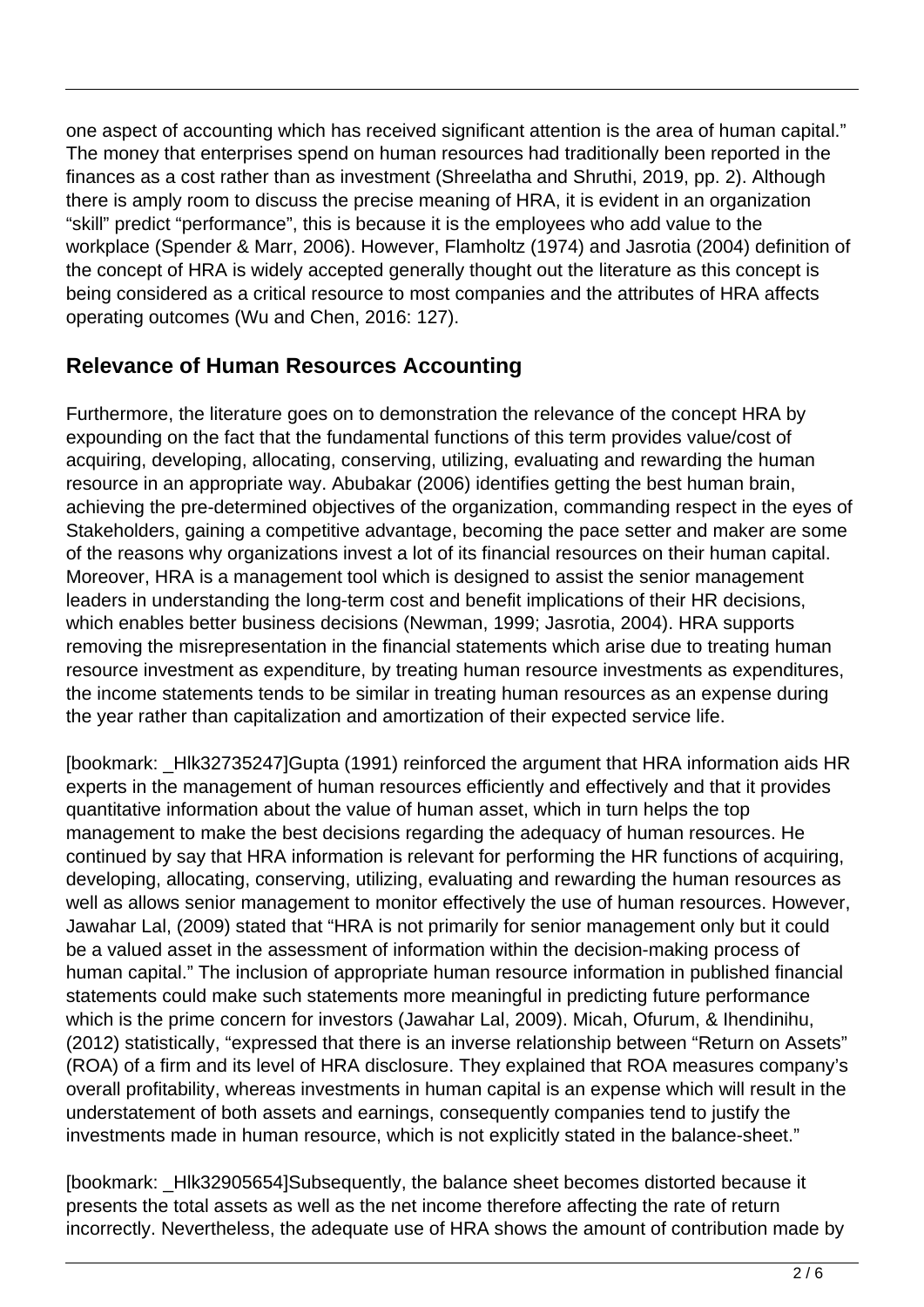the organization towards human capital by way of investing in its development (Leffingwell (2002). According to (Aljamaan, 2017) there are several reasons why the use of HRA is relevant, this is because 1) it provides a basic platform of planning the objectives, aims and methods for acquiring human resources which are crucial to the success of the firm, 2) it provides various assistance to the management team in relation to the employment and utilization of human resources and 3) there are benefits in evaluating the expenditure incurred for imparting further education and training of employees in terms of benefits derived by the organization (Aljamaan, 2017). Studies conducted by Harmanson (1964), Brummet, Vroom and MacCrimmon(1968),Flamholtz (1971 &1974), Lev and Schwartz (1974), Sadan and Auerbach (1974), JaggiandLau (1974), Strauss (1976), Lau and Lau (1978), and Schmidt, Hunter and Pearlman (1982) added that the used HRA can contribute to the process of efficiently measuring the value of human resources. Countries such as India, Scandinavia, United Kingdom, Australia, New Zealand, India, China, Portugal, Germany, Canada and Greece all engage in the practice of HRA, which only demonstrates the growing importance of the concept (Bullen & Eyler, 2010).

## **Human Resources Accounting and Decision Making**

In addition, Managers are more likely to make decisions that treat the company's employees as long-term investments of the company when they go through the process of HRA measurement treating human resources as capital assets. Flamholtz et al (2002) use the psycho-technical systems (PTS) to explain the HRA concept. He argued that the "(PTS) approach play a role in HRA by providing numerical measures and even more important role is the measurement process itself." The HRA measurement process as a dual function attempts to increase recognition that human capital is paramount to the organization short and long-term productivity and growth. Moreover, with in process of measuring human resources managers are more likely to focus on the human side of the organization and may consider human resources as valuable organizational resources to be managed, control and motivated (Bullen, 2007). HRA views human resources as assets or investments which must be maintained for long-run productivity.

Bullen and Eyler, (2010, p.5) explained if management quantified the costs of downsizings, management might be less inclined to use redundancies to eliminate costs and boost short-term profits at the expense of long-run productivity and profits. However even if human assets are not reported on the external financial statements, HRA can play a crucial role in internal managerial decision-making, and HRA measures can be used to show that investments in a company's human resources may result in long-term profit for the company.

#### **Human Resources Accounting Models**

The concept of HRA is comprised of several models with contribute to the decision-making process in relation to controlling, monitoring, motivating and managing human capital;

Present Value Model: this model was conceptualized by Flamholtz et al (2002) who argued that people are valued asset within the organization. Hence, these valued employees are expected to perform their duties during the time they are active employees at the organization (Dawson, 1994).

Original Cost Model: this model explains that the costs of training and development process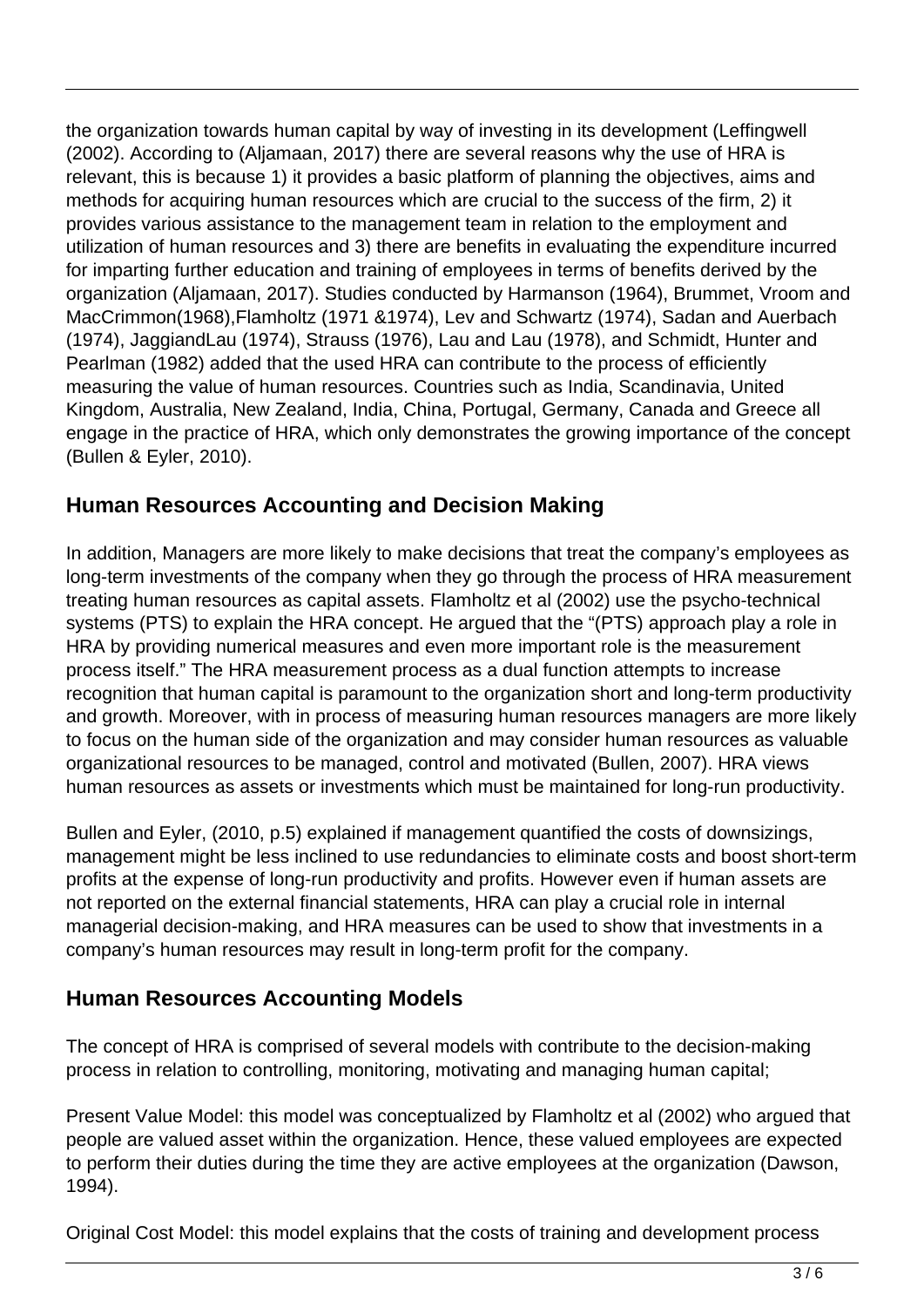which are parts of an organization original costs should be capitalized upon. The training and development process are expected to aid the employee and the organization (Paperman, 1977).

Historic Cost Model: The historic cost method calculates an employee 's worth using the total historic costs associated with obtaining an employee. However, with is this method decisions must be made about what costs to expense and what costs to capitalized on. This approach can be used to conclude all the costs associated with recruiting, testing, training, and development of the organization. Also, the decision of whether to capitalize or expense is based on how long the cost will benefit the company. It is necessary to note that the Historic costs do not represent the worth of an employee; they are merely an assessment of past costs (Dawson, 1994).

Replacement Cost Model: This approach was developed by Likert (1967) who suggested that the cost of an employee should be valued based on what the organization would have to sacrifice to replace an employee if they left the organization. This approach embraces the cost attributable to the turnover of a present employee, as well as the costs of acquiring and developing a suitable replacement. It calculates an employee worth using the replacement costs associated with obtaining a new employee. This method is based on solid fact; what is the costs of recruiting and training a new individual.

Total Organizational Model: This approach takes in to account the value of the organization and divides it between the different inputs to the organization, then it divides the amount associated with labour between the different clusters of employees in the company (Dawson, 1994).

A Bidding Model: The literature explains this model as the way in which managers in an organization determine value by bidding for human resources within the organization. This approach suggests competitive bidding for scarce employees in an organization (e.g. opportunity cost of employees linked to scarcity) (Dawson, 1994).

Economic Cost Model: This model stems for capital theories. It refers to appropriately discounted amount of net cash inflows generated by the human resources of a firm over their economic service lives. The economic value method is a present value measuring (Dawson, 1994).

Stochastic Reward Valuation Model: This model is very complex in its focuses on HRA value rather than HRA cost, it calculates the value of an employee as the discounted sum of the values of the service states that the individual will occupy during their career with the organization (Dawson, 1994).

#### **Criticisms of Human Resources Accounting**

[bookmark: HIk32820992]Nevertheless, like most research carried out on a topic that are always critics. According to Gates (2002) and Akinsoyinu (1992), the problem with the HRA process is that it was highly depended on the companies reporting the process themselves and organization vary in the products and service they deliver. For instance, organizations engaging in the production of goods are different from those providing services therefore it may not be feasible to use the same Human Capital Accounting methods between them. Gates (2002)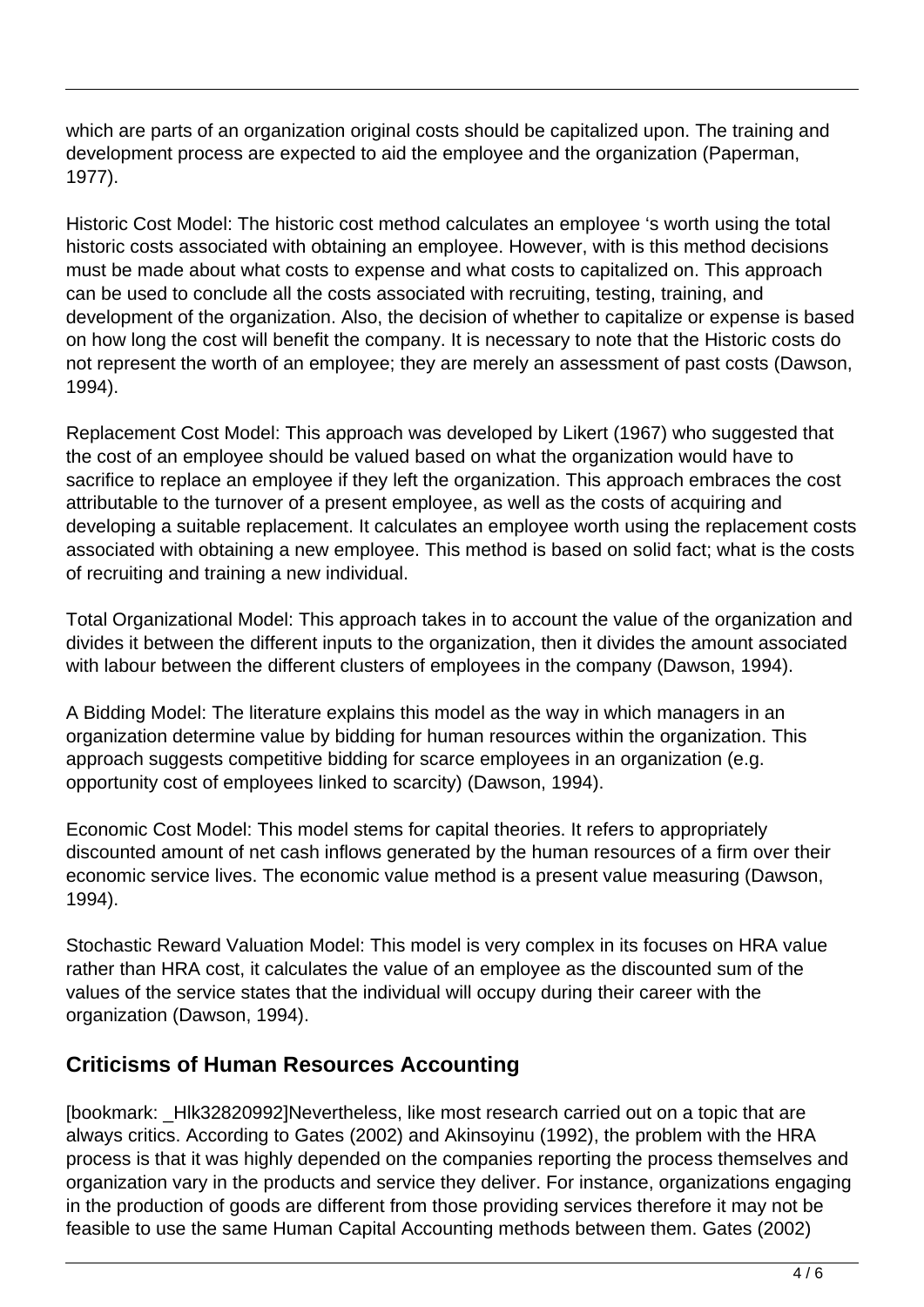stated "that organizations do not attach first priority to the measurement of human assets; rather they face more urgent issues like human resource requirement and allocation. Also, Where the Human Resource Manager does not give enough importance to the concept of HRA, the senior management will give it even less importance and resources, leaving no time for measurement." He continued his argument via his research where he found managers do think that the formal establishment of indicators of performance hardly adds any value to the external stakeholders. In other words, there is no return observed by many managers on the investment and effort required in reporting the human capital. The managers interviewed by Gates mentioned that without an established measurement criterion there would not be value in the reporting of Human Capital Value.

Other critics such as Jasrotia (2004) is of the opinion that strongly the documentation of people as book assets, the argument is that it presents employees as property of an organization. Also based on the evaluation of HRA which requires a lot of estimations of data is vulnerable to manipulation. Critics in the literature ague that management could manipulate figures to suit its interest, and that different countries have different requirements which creates barrier for uniform method (Gebauer, 2003). Countries such as United States Generally Accepted Accounting Policies (GAAP) which stipulates financial reporting guidelines that are different from those of Indians and to some extent Nigerians. These constraints and criticisms hinder the upward progression of HRA (Okpala & Chidi, 2010, p.71). Therefore, management needs to be fully focused when applying HRA, and to consult HRA specialist to coordinate the whole process and design the suitable model for HRA measurement in the organization.

## **References**

- 1. Anon, 2019. HR Accounting: Meaning, Definitions, Objectives, Significance & Methods. [online] Economics Discussion. Available at: http://www.economicsdiscussion.net/humanresource-management/hr accounting/31699 [Accessed 18 Feb. 2020].
- 2. Anon, 2020. Human Resources Accounting: Concepts, Objectives, Models [online] Available at: http://www.eajournals.org/wp-content/uploads/Human-Resources-Accounting-Concepts-Objectives-Models-and-Criticism.pdf [Accessed 17 Feb. 2020].
- 3. Anon, 2013. Problem with Human Resource Accounting and A Possible Solution. [online] Available at: https://www.iiste.org/Journals/index.php/RJFA/article/download/9471/10265 [Accessed 17 Feb. 2020].
- 4. American Accounting Association (1973), "Report of the Committee on Accounting for Human Resources". The Accounting Review, 48, pp. 6-11.
- 5. Bullen M. & Eyler K. (2010). Human Resource Accounting and International Developments: Implications for Measurement of Human Capital. Journal of International Business and Cultural Studies. pp. 1-16.
- 6. Dawson, C. (1994). Human resource accounting, from prescription to description Management Decision, 32, (6), pp. 35-40.
- 7. Flamholtz E., Bullen M., & Hua (2002). Human Resource Accounting: A historical perspective and future implications. Management Decision, pp. 947- 954.
- 8. Flamholtz, E. G. (1985), Human Resource Accounting, 3rd Ed. San Francisco CA, USA: Jossey-Bass.
- 9. Flamholtz, E. G. (1999), Human Resource Accounting: Advances in Concepts (3rd Ed). San Francisco, USA: Jossey Bass.